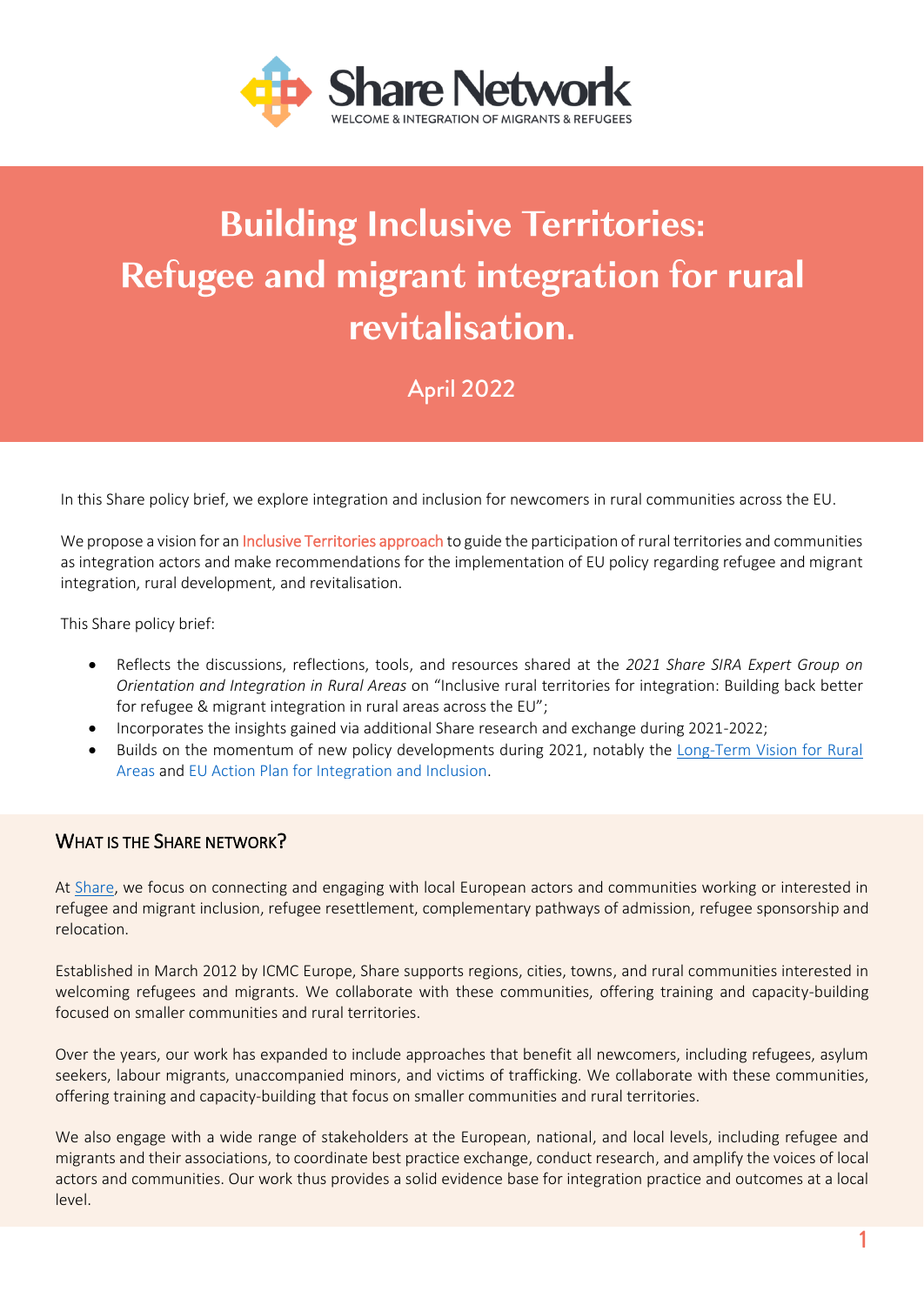### Inclusive territories in action.

The EU's rural and smaller communities have in recent years emerged as important partners and actors in the integration and resettlement of refugees and migrants. Rural communities and territories have become testing grounds for new practices and approaches for refugee and migrant integration and inclusion.

At local and territorial (provincial, regional, sub-regional) level in the EU, there are many examples of effective rural cooperation and partnership for integration, often involving actors with little or no experience of receiving and supporting refugees and migrants.

They demonstrate how many EU rural communities are mobilising resources and capacities in support of an inclusive territories approach for early settlement and integration, developing place-based solutions and multistakeholder partnerships for integration that best suit their specific territories. Their actions are actively contributing to the overall EU policy aim of rural revitalisation, or the long-term positive transformation of rural areas and communities across sectors and outcomes.

At the same time, both integration and the future development of rural territories are the focus of several major new EU policy initiatives launched in 2020-2021 and supported by the new EU Multiannual Financial Framework for 2021- 2027.

Although much of this new policy context is positive, it does not in our view fully explore the potentially positive synergies between the inclusion of newcomers and rural revitalisation.

It is now crucial that implementation builds on the political momentum for integration and rural revitalisation and supports actions that address shared challenges and opportunities.

At Share, we look forward to contributing the experience and expertise of our network to the implementation of EU policies for integration and rural revitalisation at all levels in the coming years. We offer this policy brief as 'food for thought' at the start of this process.

### Rural areas in the EU.

The EU's rural areas cover over 80% of its territory and are home to 137 million people (30% of the total EU population)<sup>1</sup>.

They are very diverse, and include inland regions, mountain areas, islands, and coastal areas more than half of which are classified as "remote"<sup>2</sup>. Agricultural land, forests, and natural areas account for 90% of the territory of rural areas. While agriculture is the dominant land use in rural areas close to a city (52.5%), most territory in remote rural areas remains made up of forest and natural areas (53.6%)<sup>3</sup>.

By contrast, some smaller towns and rural territories are integrated into wider urban and metropolitan fabrics. These places are located close to urban centres and are linked to them in several important ways, for example as suburban places of residence for those working in urban centres or as partners in regional development actions and initiatives, then benefiting from the resources and expertise present in urban centres<sup>4</sup>. Rural-urban cooperations offer important opportunities for collaboration and partnership in areas such as mainstream service provision (education, social

<sup>1</sup> European Commission Knowledge Centre on Migration & Demography (2021) [Atlas of Demography online tool.](https://knowledge4policy.ec.europa.eu/atlas-demography_en)

<sup>2</sup> European Commission Knowledge Centre on Migration & Demography (2021), *ibid.*

Remote' rural areas and regions are those in which the majority of the population live more than a 45-minute drive by car from the nearest city (European Commission (2020[\) Commission Staff Working Document accompanying the document Communication from the Commission](https://eur-lex.europa.eu/resource.html?uri=cellar:85c42627-da52-11eb-895a-01aa75ed71a1.0001.02/DOC_1&format=PDF)  [to the European Parliament, the Council, the European Economic and Social Committee and the Committee of the Regions: A Long-Term](https://eur-lex.europa.eu/resource.html?uri=cellar:85c42627-da52-11eb-895a-01aa75ed71a1.0001.02/DOC_1&format=PDF)  [Vision for the EU's Rural Areas\)](https://eur-lex.europa.eu/resource.html?uri=cellar:85c42627-da52-11eb-895a-01aa75ed71a1.0001.02/DOC_1&format=PDF).

<sup>&</sup>lt;sup>3</sup> ESPON 2020 Programme (2021) [Shrinking rural regions in Europe: Towards smart and innovative approaches to regional development](https://www.espon.eu/sites/default/files/attachments/ESPON%20Policy%20Brief%20on%20Shrinking%20Rural%20Regions.pdf) [challenges in depopulating rural regions.](https://www.espon.eu/sites/default/files/attachments/ESPON%20Policy%20Brief%20on%20Shrinking%20Rural%20Regions.pdf) 

<sup>4</sup> Tardis, M (2019[\) Another Story from the Refugee Crisis: Resettlement in Small Towns and Urban Areas in France.](https://www.ifri.org/sites/default/files/atoms/files/tardis_refugees_small_towns_france_2019.pdf)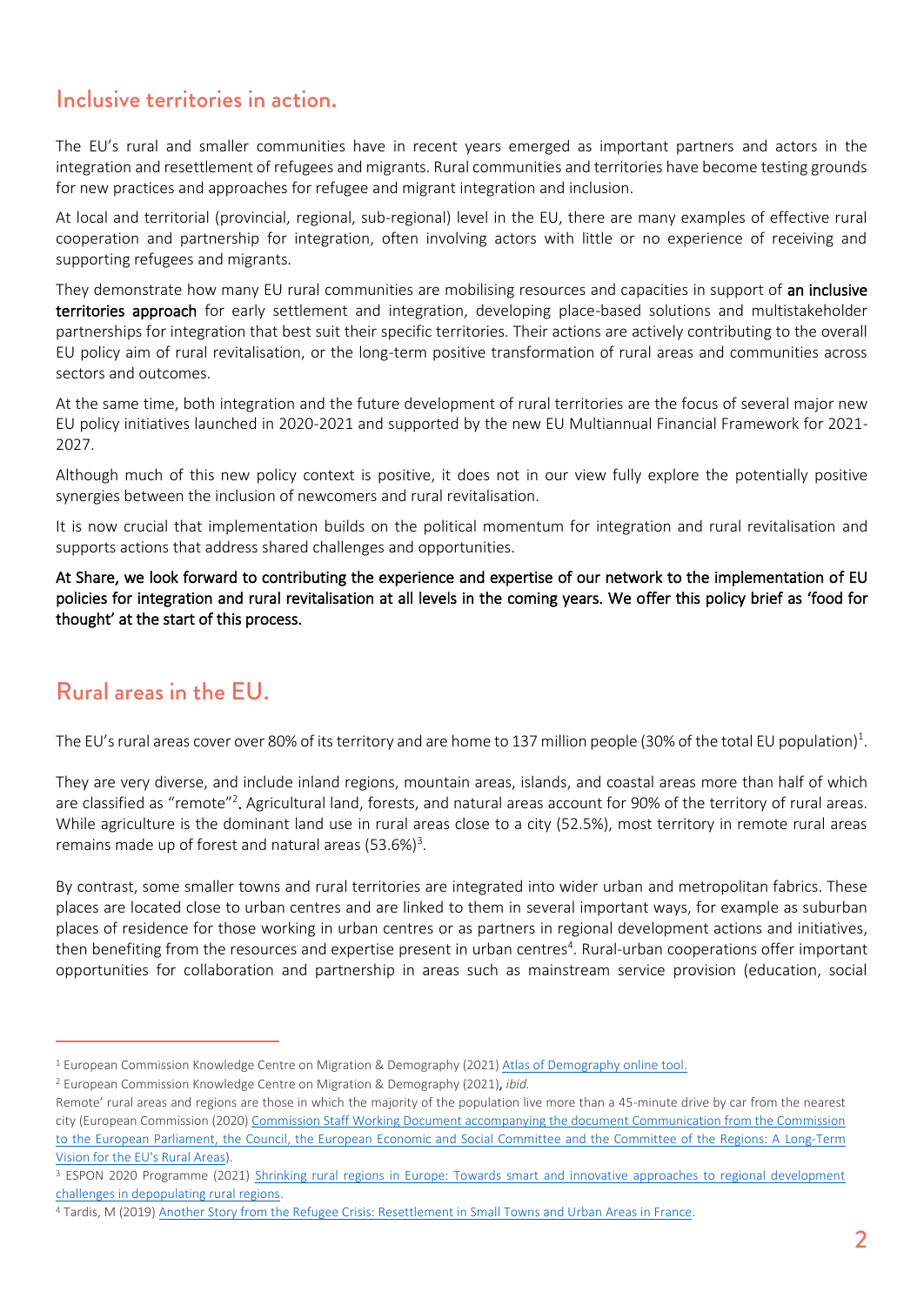services), public transport, environmental and climate-related measures and joint access and management of EU and other funding streams<sup>5</sup>.

Despite this diversity, rural territories across the EU share a number of common challenges, including:

- Declining and ageing populations;
- Limited opportunities for stable employment, in particular for young people;
- Lack of digital connectivity;
- Poor transport connections;
- Challenges for rural populations to access services (such as education, healthcare, leisure, banking, and deliveries)<sup>6</sup>.

The extent and nature of these challenges differ across rural regions and territories depending on their specific context and circumstances. Some are impacted more severely than others.

Demographic change in Europe is increasingly becoming a major policy challenge and a major driver shaping the future development of rural territories. By 2050, the population of predominantly rural regions is projected to fall by 7.9 million (against an increase of 24.1 million persons living in urban centres)<sup>7</sup>. Declining populations have become the normal trajectory for many rural territories, driven by the restructuring of agricultural industries and concentration of employment opportunities in urban centres<sup>8</sup>. The impact is most keenly felt in more remote and sparsely populated rural territories, where rapid population decline has immediate and tangible present-day consequences.

At the same time COVID-19 has vastly expanded online and remote working and created a renewed interest in rural areas as places of wellbeing, security, and sustainable living<sup>9</sup>. This interest is likely to grow as these new ways of working become normalised and institutionalised in many EU employment sectors. COVID-19 has also prompted new interest in sustainable tourism<sup>10</sup>, providing opportunities for economic diversification in rural areas going forward. Sustainable tourism could be a particularly important driver of economic revival in more remote rural areas, especially those with territories consisting mainly of areas of natural interest such as forests, mountains, or wetlands.

The reflections and priorities of EU rural populations show some differences for communities in remote rural territories. While EU rural populations in general report feeling close to others in the place where they live, the share of people in more remote rural areas who feel "a sense of belonging" has sharply decreased in recent years (from 36% in 2011 to 27% in 2016)<sup>11</sup>. While 29% of people living across all EU rural territories in 2020 reported feeling "left behind by society", this share rose to 58% for remote rural territories $^{\text{12}}$ .

EU rural populations share several common priorities for the future development of their communities and territories. These include expanded measures to empower community involvement in policymaking, improved local access to EU funding, and better targeting of policies to the specific needs of individual territories. Their priorities for boosting the attractiveness of rural areas in the future show a strong focus on building up sustainable agriculture and environmental protection, resourcing rural social innovation, improving digital connectivity, and developing e-services (particularly for health and education)<sup>13</sup>.

#### [areas.](file:///C:/Users/rmw/Downloads/jrc125368_eu_rural_areas_2040_1.pdf)

<sup>5</sup> Vihinen, Kull & Ovaska (2021[\) Governance Arrangements for Rural-Urban Synergies: Synthesis Report 5, ROBUST project.](https://rural-urban.eu/sites/default/files/D5.4%20Synthesis%20Report%20on%20Effective%20Governance%20Arrangements.pdf)

<sup>6</sup> Szabo, M.,European Commission Directorate General for Agriculture & Rural Development (2020) Share Expert Group presentation: [EU](http://www.resettlement.eu/sites/icmc/files/Szabo_DG%20AGRI.pdf)  [Vision for Rural Areas.](http://www.resettlement.eu/sites/icmc/files/Szabo_DG%20AGRI.pdf)

<sup>7</sup> ESPON 2020 Programme (2021) [Shrinking rural regions in Europe: Towards smart and innovative approaches to regional development](https://www.espon.eu/sites/default/files/attachments/ESPON%20Policy%20Brief%20on%20Shrinking%20Rural%20Regions.pdf) [challenges in depopulating rural regions.](https://www.espon.eu/sites/default/files/attachments/ESPON%20Policy%20Brief%20on%20Shrinking%20Rural%20Regions.pdf) 

<sup>8</sup> ESPON 2020 Programme (2021), *ibid*.

<sup>9</sup> European Commission (2021) [Communication from the Commission to the European Parliament, the Council, the European Economic and](https://eur-lex.europa.eu/legal-content/EN/TXT/?uri=COM:2021:345:FIN)  [Social Committee and the Committee of the Regions: A Long-Term](https://eur-lex.europa.eu/legal-content/EN/TXT/?uri=COM:2021:345:FIN) Vision for the EU's Rural Areas - Towards stronger, connected, resilient and [prosperous rural areas by 2040.](https://eur-lex.europa.eu/legal-content/EN/TXT/?uri=COM:2021:345:FIN)

<sup>10</sup> Joint Research Centre (2020[\) Behavioural changes in tourism in times of COVID-19: Employment scenarios and policy options.](https://publications.jrc.ec.europa.eu/repository/handle/JRC121262)

<sup>11</sup> Joint Research Centre (2021) Scenar[ios for EU Rural Areas 2040: Contribution to the European Commission's](file:///C:/Users/rmw/Downloads/jrc125368_eu_rural_areas_2040_1.pdf) Long-Term vision for rural

<sup>12</sup> Szabo (2020), *ibid*.

<sup>&</sup>lt;sup>13</sup> See Szabo (2020) for a presentation of selected results of the European Commission's 2020 public consultation on the future of rural areas.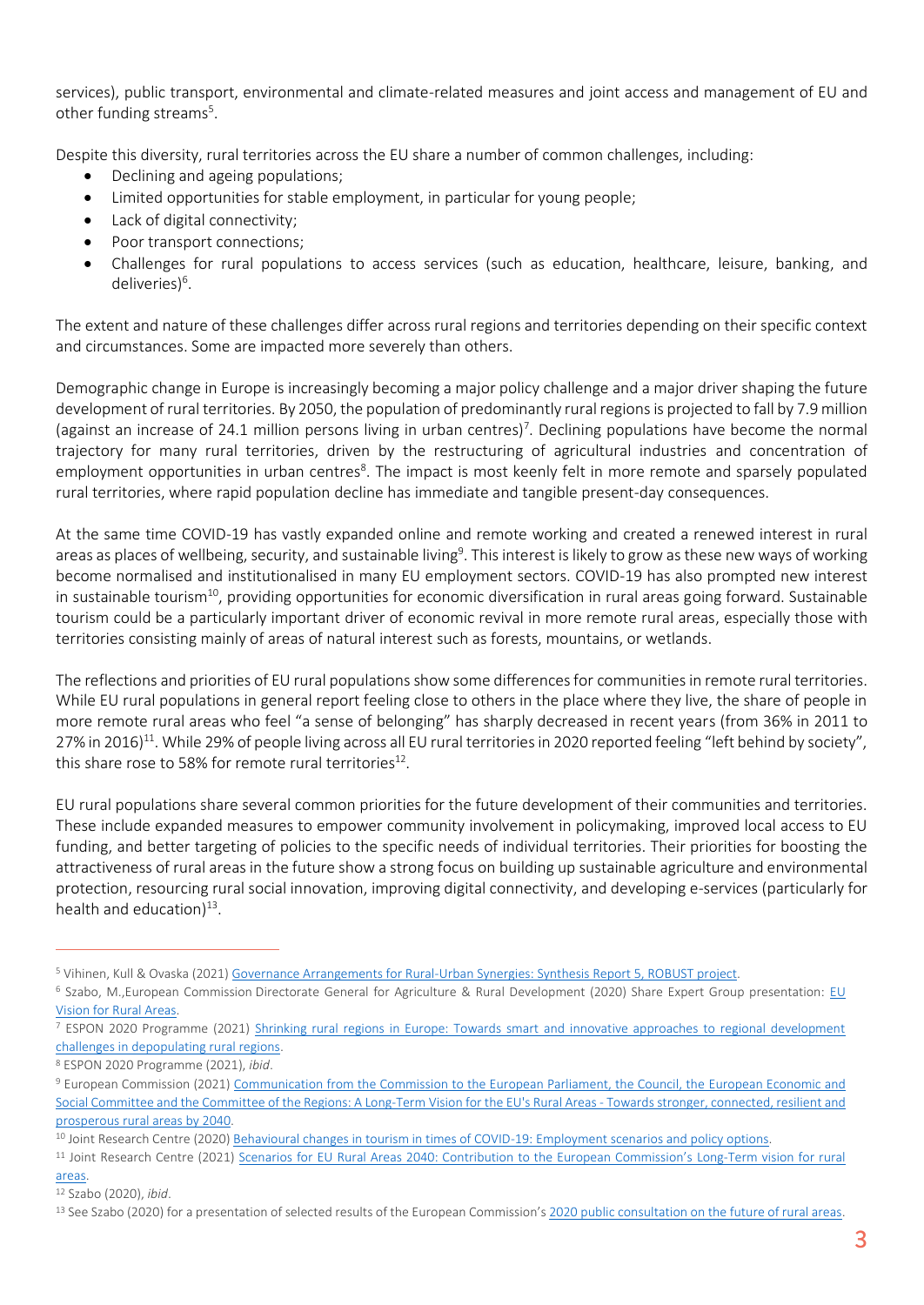### Understanding EU regions.

### NUT classification

The EU classifies European regions into three types:

- o NUT 1 (major socioeconomic regions, 104 regions)
- o NUT 2 (larger regions, 283 regions.
- o NUT 3 (provinces of 3-4m population, 1,166 regions)



*Source: Eurostat (2020) Statistical regions in the European Union Source:* Eurostat (2020), *Statistical regions in the EU and partner countries: NUTS and statistical regions 2021 and Partner Countries in 2021.*

The NUTS system for classifying EU regions provides a framework for analysis and policymaking at EU level: EU cohesion policy, for example, is designed at NUTS 2 level.

In many European countries, data to support policymaking at the regional and local (municipal) level is limited, especially in remote areas. The [NUTS urban-rural typology](https://eur-lex.europa.eu/legal-content/EN/TXT/PDF/) aims to provide a better basis for policymaking in relation to rural territories and communities. It uses population density data to identify three types of NUTS 3 region:

- Predominantly rural regions (more than 50% of the region's population living in rural areas);
- Intermediate regions (20-50% living in rural areas);
- Predominantly urban regions (less than 20% living in rural areas).

In a third step to further classify rural territories, the size of the urban centres in each region is also considered (the 'presence of a city' measure):

- A 'predominantly rural' region which contains an urban centre of more than 200 000 inhabitants making up at least 25% of the regional population becomes intermediate.
- An intermediate region which contains an urban centre of more than 500 000 inhabitants making up at least 25% of the regional population becomes predominantly urban.



Source: European Commission, Directorate-General Regional and Urban Policy, based on data from Eurostat, JRC, national statistical authorities, EFGS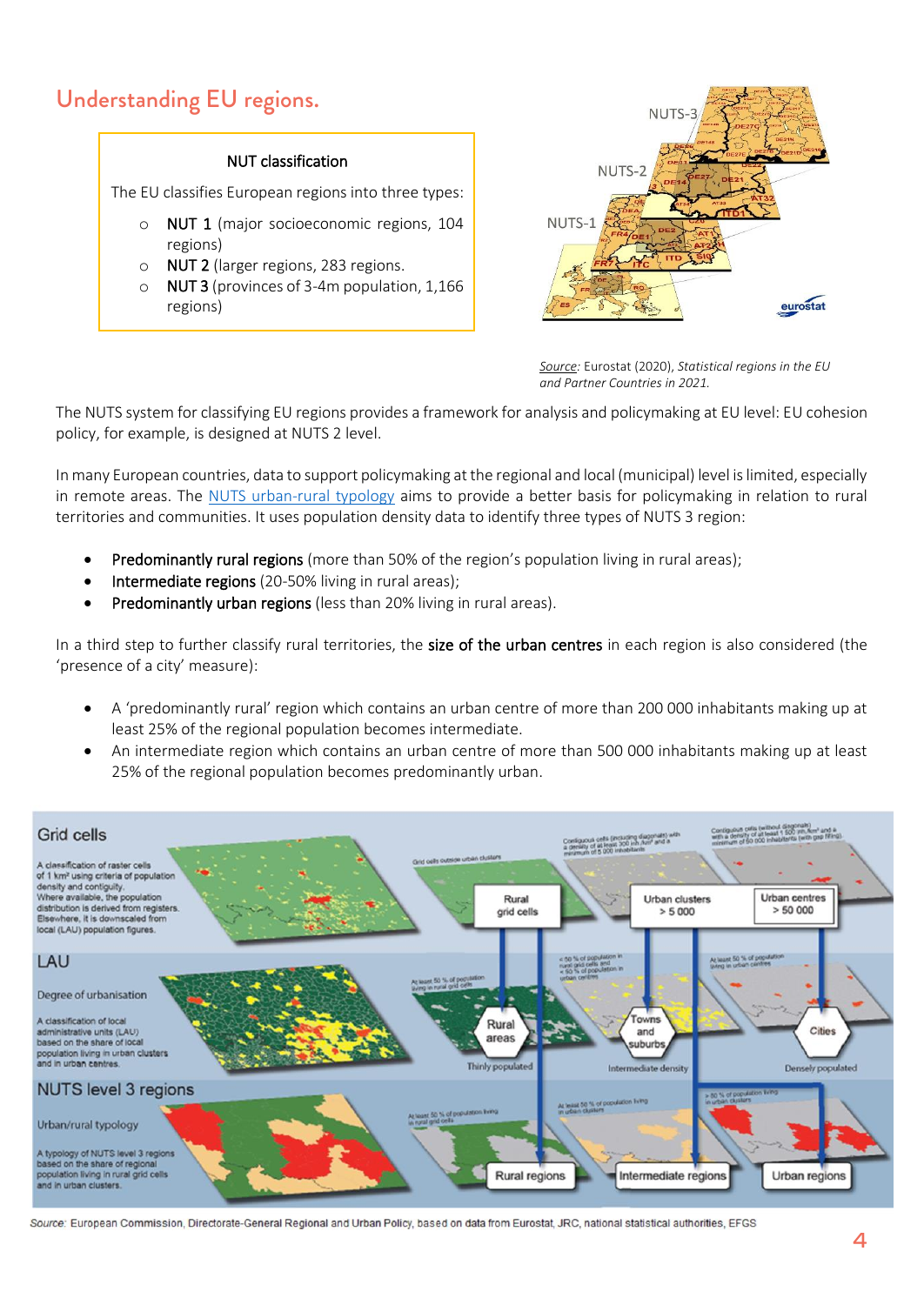### Rural and smaller communities as integration actors: a growing phenomenon...

Europe's rural and smaller communities have in recent years emerged as important partners and actors in the integration and resettlement of refugees and migrants, for several reasons:

- Increased migrant and refugee arrivals into the EU from 2015 necessitating policy responses that expand the involvement of rural and smaller communities.
- National policies to distribute refugees and migrants more evenly across territories, meaning rural areas are increasingly receiving and supporting newly arrived refugees and asylum seekers.
- Resettlement and relocation in which rural areas made important contributions to joint EU initiatives of reception and support of refugees and asylum seekers.
- Community-based sponsorship programmes engaging local residents as volunteers and broadening the involvement of rural communities in supporting orientation and integration.
- Ongoing demand for migrant workers to meet the labour needs of the agricultural industry and other rural employment sectors.

Rural communities have long hosted migrant populations working in sectors like agriculture or construction. The temporary, seasonal and often irregular nature of much of this employment makes it difficult to access these communities and develop integration interventions.

#### Migrants in EU rural areas<sup>1</sup>

At EU level, migrants tend to settle in more urban areas. Tthey make up 14.5% of the total EU population living in cities, against 10.2% living in towns and 5.5% in rural areas.

Rural-urban patterns of migrant settlement vary widely across Member States. For example, France and Germany's migrant populations living in rural areas, although large in absolute numbers, represent a low share of the global migrant population. In Italy and Spain on the contrary, high numbers of migrants live in rural areas with just a small difference in the share between rural areas and cities.

Migrants make up a significant part of the EU's rural agricultural workforce. Migrant labour increased as a proportion of EU agricultural labour from 2.7% in 2011 to 4% in 2017.

Migrants in rural areas fare worse across most indicators of integration than their urban counterparts, thus experiencing a "double disadvantage" in terms of higher rates of poverty, unemployment and overcrowded housing.

*Sources:* European Commission Knowledge Centre on Migration & Demography (2021), *[Atlas of Demography online](https://migration-demography-tools.jrc.ec.europa.eu/atlas-demography)  [tool.](https://migration-demography-tools.jrc.ec.europa.eu/atlas-demography)* 

The care industry in rural areas also has become an increasingly significant employer for migrant workers, in particular migrant women. Evidence for this new pattern of migrant employment is still somewhat limited, creating additional challenges for the design and implementation of territorial integration measures.

Some public authorities can be reluctant to invest often limited resources in addressing the integration needs of migrant workers specifically. They can also struggle to develop adequate policy responses to issues affecting migrants working in rural agriculture, such as labour exploitation and precarious housing or living conditions. For many rural communities, participation in formal policies and programmes to receive refugees since 2015 therefore represents a first involvement in direct support for integration.

A general lack of integration experience can be compounded by the sometimes complex policy and funding frameworks for the reception and integration of refugees and migrants arriving via different routes and programmes. Settlement in rural areas also presents specific integration policy challenges, such as the issue of 'secondary movement' of asylum seekers and resettled refugees from rural to urban areas, post-arrival.

COVID-19 has created new awareness and a momentum for better integration in rural areas. Migrants tend to settle in EU rural areas of intensive agricultural production and high degrees of temporary and irregular employment<sup>14</sup>. They are

<sup>&</sup>lt;sup>14</sup> European Commission Knowledge Centre on Migration & Demography (2021) [Atlas of Demography online tool.](https://knowledge4policy.ec.europa.eu/atlas-demography_en)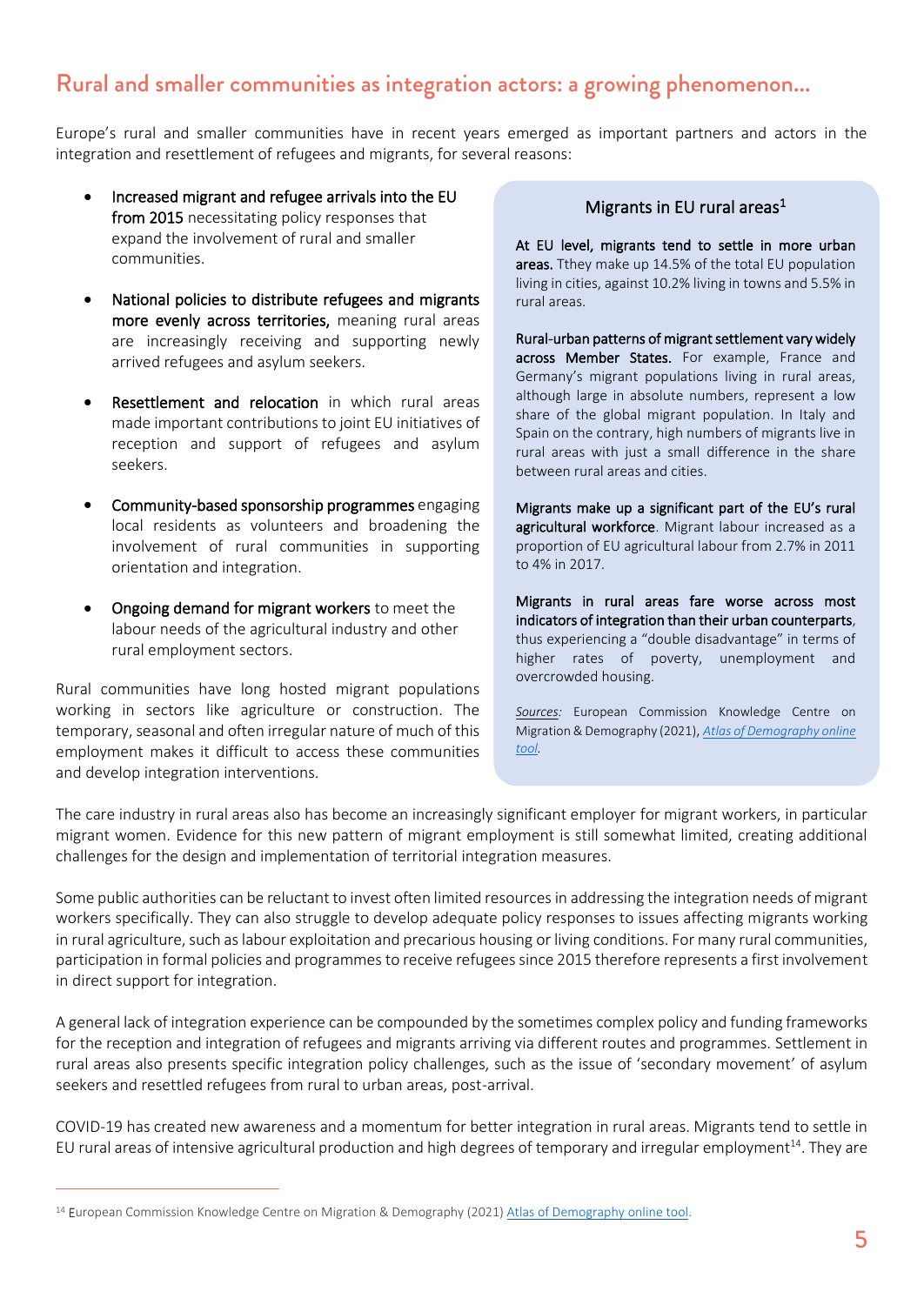particularly vulnerable to hardship resulting from the pandemic such as loss of employment, homelessness, and an inability to meet basic needs as they were also excluded from health and assistance measures put in place in response to the pandemic. COVID-19 thus illustrated the crucial contributions of rural migrant labour in areas such as healthcare and food production, whilst also highlighting the severe precarity and lack of integration provision for many of the rural migrant communities on whom European societies rely.

The impact of COVID-19 also demonstrated how many EU rural territories are not "integration proof" and highlighted the need to better engage with hard-to-reach and more transient rural migrant populations via policy and programming.

The experiences of rural and smaller communities as integration actors means there is now a growing evidence base to inform successful and effective approaches and practice in this area. At the same time, those from smaller communities are less likely than their urban colleagues to have the capacity or resources to participate in EU networks and platforms for integration. Much work remains to be done to ensure they can contribute to and benefit from the collection and dissemination of best practice and successful approaches for refugee and migrant integration in EU rural territories.

### Refugee and migrant integration in rural territories: shared challenges, shared opportunities...

Migration is a contentious and polarising issue. It exerts a strong influence on European electoral politics at all levels of governance and as a result has not always been coherently considered within policymaking.

In remote rural areas, for example, migration is a potential survival tool. It can contribute to policy responses to challenges faced by remote rural areas such as declining populations, sector-specific labour shortages, and the renewal of local economies.

Stronger EU rural areas are better placed to become fully active players in the EU's green and digital transition programmes, and migration can make important contributions in areas such as sustainable food production, preserving biodiversity, fighting climate deregulation, and rolling out new technologies<sup>15</sup>.

When effectively mainstreamed into rural policymaking across the demographic, social, economic and development sectors, migration can thus be a key driver of rural revitalisation, or the long-term positive transformation of rural areas and communities.

Many of the challenges for refugee and migrant integration in rural areas are general challenges for rural territories. Issues such as transport and digital connectivity, access to basic services, and limited opportunities for employment affect refugees, migrants, and general populations in rural areas.

### Opportunities and challenges for integration in rural areas: the evidence base

SHARE research has demonstrated a number of common orientation challenges across different groups of newcomers in rural areas, including:

- Access to basic services;
- Opportunities for formal language learning;
- Finding appropriate housing, in particular for people with reduced mobility;
- Building social and professional networks;
- Familiarisation with the geographical area of their new community;
- Participation in cultural, sports and other community-based activities;
- Access to higher education and vocational training;
- A sense of belonging in their new surroundings.

#### ...and a number of specific opportunities for migrant and refugee orientation and integration provided by smaller communities, including:

- A 'soft landing' in smaller environments;
- Closer cooperation between authorities, citizens and other stakeholders;
- Stronger engagement of local citizens, networks and communal institutions;
- A diverse and more accessible labour market;
- A wider range of affordable housing options.

*Source:*Tardis (2019), *[Another Story from the Refugee Crisis:](https://stats.oecd.org/Index.aspx)  [Resettlement in Small Towns and Urban Areas in France](https://stats.oecd.org/Index.aspx)*.

<sup>&</sup>lt;sup>15</sup> On the 'green transition' see th[e European Green Deal](https://ec.europa.eu/info/strategy/priorities-2019-2024/european-green-deal_en) and it[s Farm to Fork Strategy](https://ec.europa.eu/food/horizontal-topics/farm-fork-strategy_en) and [Biodiversity Strategy for 2030;](https://ec.europa.eu/environment/strategy/biodiversity-strategy-2030_en) on the 'digital transition' se[e Europe's Digital Decade: digital targets for 2030](https://ec.europa.eu/info/strategy/priorities-2019-2024/europe-fit-digital-age/europes-digital-decade-digital-targets-2030_en).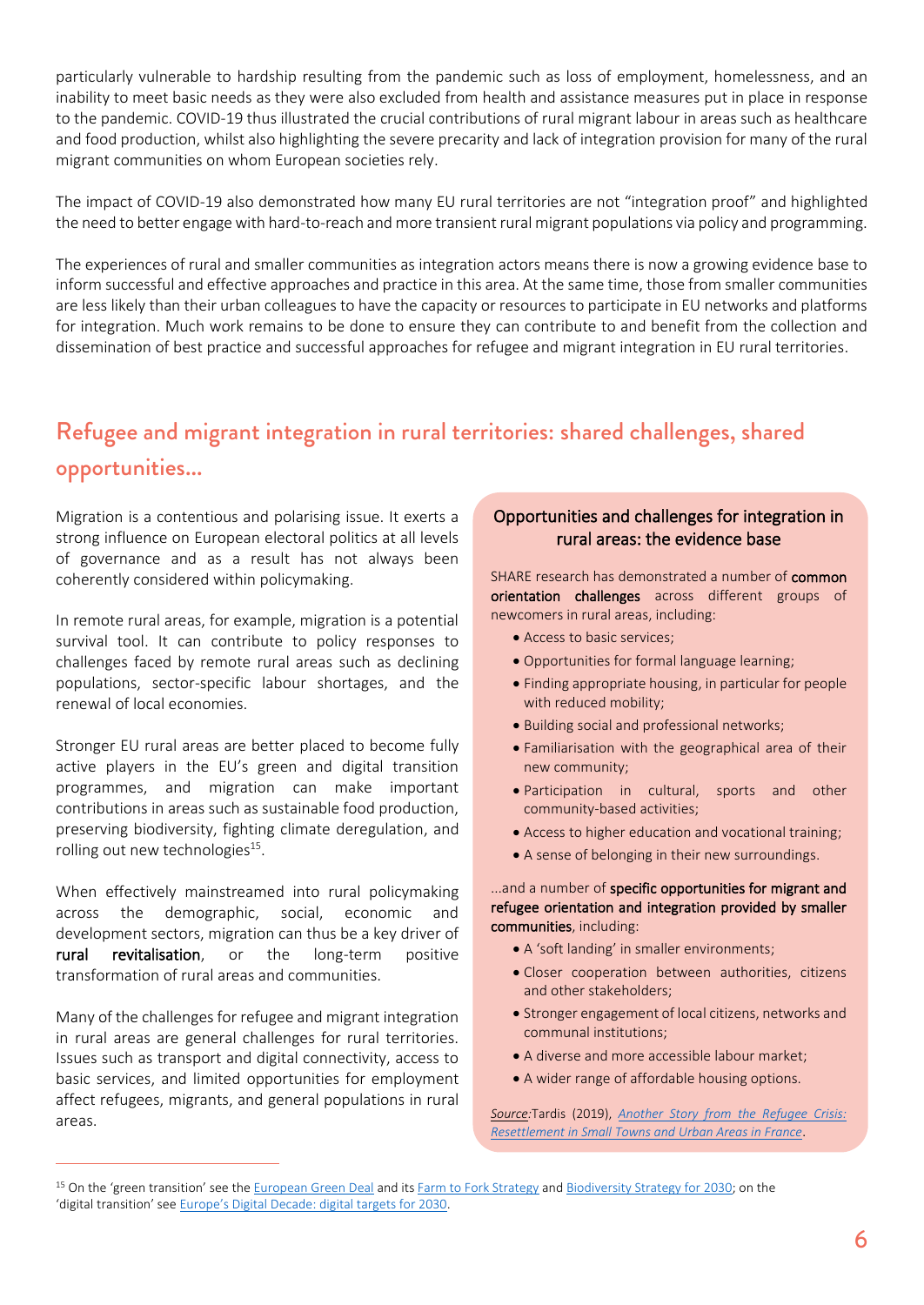Addressing barriers to integration produces positive impacts for wider rural development, just as effective rural development improves the conditions for integration. Despite the political challenges, it is now crucial that migration be incorporated into existing policy frameworks and cooperation initiatives for rural development and revitalisation, and that examples of successful place-based approaches to policymaking are gathered and disseminated across the EU.

That said, integration policy and programmes must specifically address the ways in which challenges for rural territories can amplify the common integration barriers faced by refugees and migrants. Limited mobility options and remoteness can compound social isolation, for example, or prevent access to specialist services or mainstream integration activities such as language learning. Isolation also disproportionately affects refugee and migrant women, in particular those heading single parent households. Newcomers also have specific and additional orientation needs during the initial reception period. As vulnerable persons, these groups may require ongoing specialist support.

#### EU rural areas & refugees from Ukraine

By March 30<sup>th</sup>, 2022[, more than 4 million](https://data2.unhcr.org/en/situations/ukraine) refugees from Ukraine have fled to EU countries seeking protection from the Russian invasion in late February 2022. They are mainly women, children and the elderly. Member States agreed to activate the Temporary Protection Directive (TPD) on March 3<sup>rd</sup>, 2022, and the Council Implementing Decision of the following day provides a year-long temporary protection (residence) in the EU for:

- Ukrainian nationals who have been displaced on or after February 24<sup>th</sup>, 2022, and their family members (spouse, dependent children, other dependent/co-habiting relatives);
- Stateless persons and refugees previously resident in Ukraine and who have been displaced from Ukraine on or after February 24<sup>th</sup>, 2022, and their family members (other third country nationals who were previously permanent residents of Ukraine can be granted temporary protection only if they are "unable to return in safe and durable conditions to their country or region of origin").

The activation of the TPD entitles Ukrainian nationals and long-term residents to almost immediate international protection and allows them to self-relocate to a Member State of their choice. In the first months of the conflict, people fleeing Ukraine have joined family networks already residing in the EU and mainly settled in larger cities.

However, rural territories can offer a soft and secure landing for those having fled violence, most often women and children. As the crisis continues to unfold and the availability of housing in large cities shrinks, smaller and rural areas have enormous potential to offer for newcomers, in particular labour market opportunities, welcoming host communities, adequate housing, and children's education. National responses must ensure the participation of smaller and rural communities as key stakeholders and provide the resources and capacity-building support and assistance they need.

In the past years, rural communities have developed many practices in welcoming and integrating arriving refugees under resettlement and community-sponsorship schemes that can be further built upon. Volunteer welcoming and private housing initiatives need to be supported, while encouraging the establishment of minimum standards, safeguarding, and timely state provision of information on accessing rights and legal status and transition to permanent housing. While citizen engagement in hosting and welcoming refugees is warmly encouraged, volunteers must be adequately prepared, supported and properly 'screened' to ensure child protection and safeguards to prevent trafficking of women and girls.

Member States must continue and expand their preparations to improve reception capacity and conditions, and work with civil society and local and regional authorities in assessing the immediate and medium-term needs. They must also ensure effective coordination of placement and matching of refugees to local communities, taking into account both individual preferences and key territorial variables, such as places at primary and secondary schools, local transport facilities, access to medical (including psychosocial) services, administration and language learning services, as well as employment opportunities. Such placement and matching mechanisms will significantly contribute to developing timely responses for Ukrainian refugees which allow them to recover and rebuild some of their life in a welcoming community in the insecure period to come.

Not knowing what the future will bring, it will is important to be prepared to address longer term integration needs and to mobilise efforts accordingly. At Share, we believe that acting early is key to supporting successful integration, and that promoting inclusive territorial approaches, based on bottom-up solutions and multi-stakeholder partnerships for integration in the territories where refugees will live, is more vital than ever.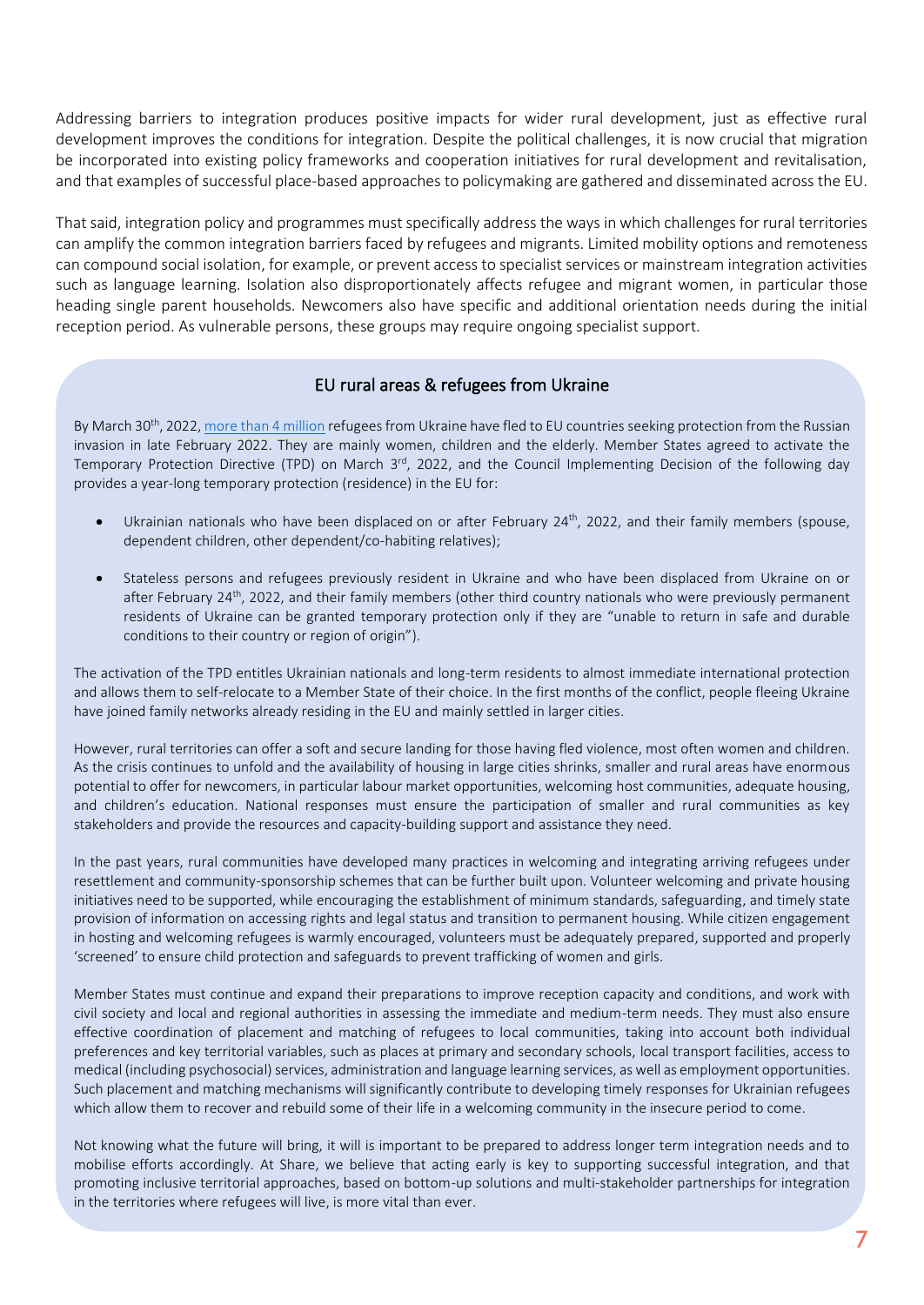### The Share vision for Inclusive Rural Territories.

To guide the participation of rural territories and communities as integration actors going forward, we propose the Share Inclusive Rural Territories approach:

### An Inclusive Territory...

### … is supported by a strong national migration policy framework that:

- Clearly describes national migration priorities.
- Ensures migration is effectively mainstreamed across existing sectors and structures.
- Includes a specific focus on integration and inclusion in rural territories, looking at different demographic and social contexts and emphasising place-based solutions.
- Outlines the roles and responsibilities of stakeholders in rural communities as key integration actors.
- Promote synergies and linkages between urban and rural areas.

### … is supported by strong multilevel governance (national, regional, local) arrangements which:

- Create dedicated cooperation structures and build sustainable, multilevel partnerships.
- Promote grassroots and bottom-up strategies for developing and implementing migration and integration solutions in rural areas.
- Respond flexibly and positively to offers from rural territories to contribute capacity to asylum reception and refugee protection programmes.
- Ensure financial support for rural multistakeholder partnerships and promote these models across rural territories.
- Ensure actors and stakeholders in rural communities can share and receive expertise and information on successful refugee and migrant integration practices and approaches across all levels of governance.

### … has access to resources supporting territorial approaches to refugee & migrant integration specifically:

- National programmes for EU funds earmark resources for integration cooperation and action in rural communities.
- Actors and stakeholders from rural communities are provided with dedicated support and assistance to access EU funds and are meaningfully included in developing, implementing and evaluating national funding programmes.
- EU and national funding for integration supports rural territories to develop bottom-up strategies and solutions for integration.

### … implements a multistakeholder approach:

- Rural territories promote community ownership of integration, developing a common vision and objectives for integration for specific territories.
- All relevant rural stakeholders are meaningfully involved in designing, implementing, and evaluating local integration policy and action (including regional and local authorities, mainstream service providers, civil society organisations, the private sector and refugees and migrants themselves).
- Integration in rural territories is characterised by strong local leadership and coordination, including visible political leadership and support.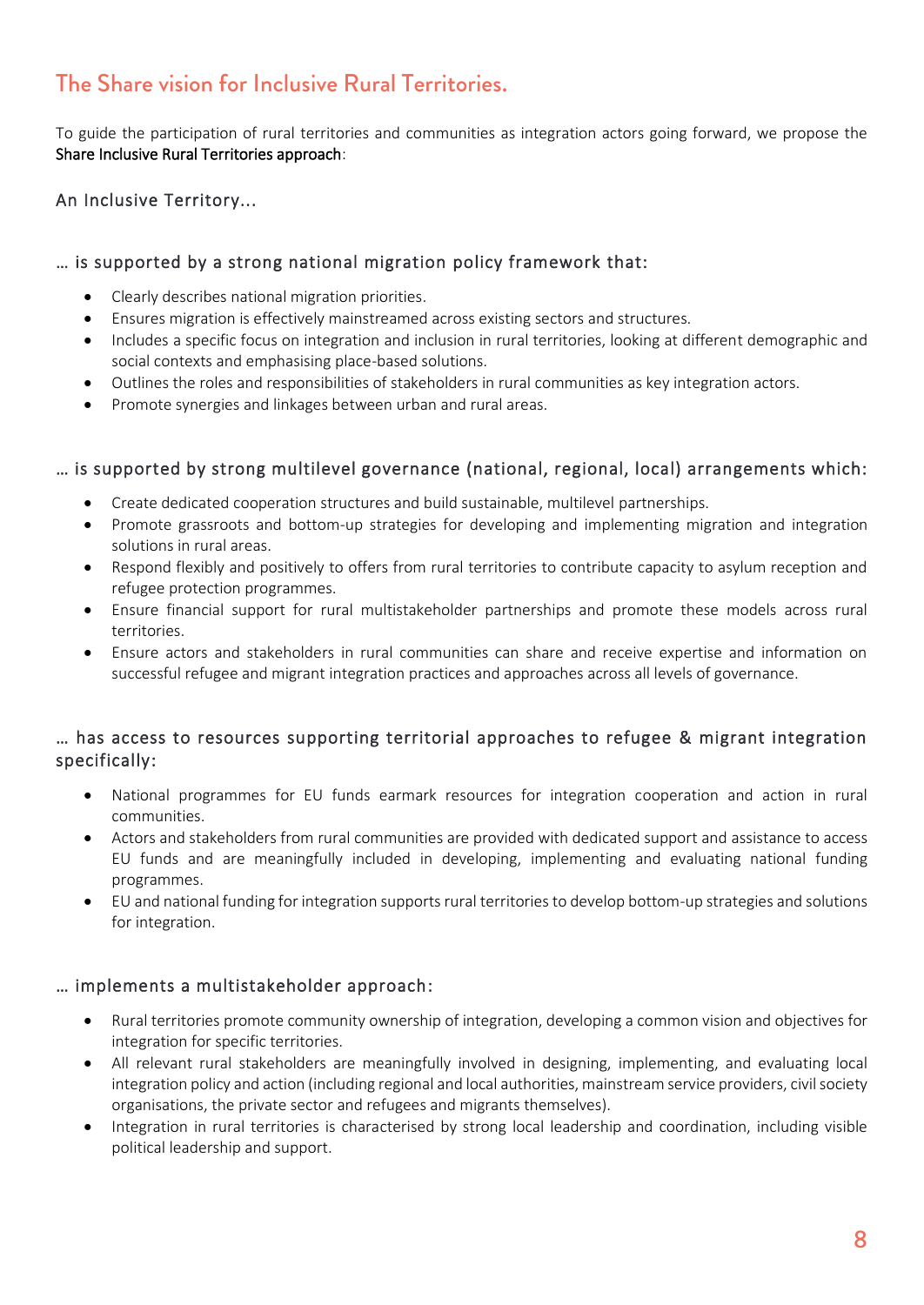### … takes an evidence-based approach to developing territorial policy and action for integration :

- Rural policymaking and action for integration incorporates relevant data on migration and migrants in rural areas generated at EU and national level.
- Rural policy and action for integration uses local needs and capacity assessments to supplement EU and national data.
- Rural integration policy and programming includes robust mechanisms for monitoring, evaluation and the dissemination of lessons learned.
- Rural territories pilot new approaches to supporting and mainstreaming refugee and migrant integration.

#### … ensures meaningful participation of those impacted by the rural integration policies & action:

- Rural integration policymaking includes participatory approaches at the development, implementation, monitoring, and evaluation stages.
- Rural integration policymaking promotes non-discrimination and ensures access to rights and services for all residents, including migrants and refugees from both EU and third countries.
- Rural integration policy promotes and resources new grassroots partnerships for integration, in the context of defined bottom-up strategies and approaches.

#### … and strengthens social protection for migrant workers:

- EU and national labour law is effectively enforced as to protect migrant workers' rights and guarantee adequate working conditions in relation to pay, working hours, rest periods and leave, as well as adequate standards of living, in particular for seasonal workers
- Rural development programmes reinforce better integration of migrant/seasonal workers in rural areas.

### Current EU policy: a new momentum for integration and rural revitalization?

2020-21 saw the launch of three new EU policy initiatives setting new long-term visions and priorities for refugee and migrant integration, and rural/territorial development and revitalization:

*Action Plan on Integration and Inclusion 2021-2027.* 

- Launched by the EC in November 2020.
- Led by Directorate General for Migration and Home Affairs (DG HOME).
- Follows the *2016 Commission action plan on the integration of third-country nationals.*
- Incorporates the 2004 *EU Common Basic Principles for Immigrant Integration Policy* (reaffirmed 2011).

#### Refugee & migrant integration **Rural / territorial development & revitalisation**

*A long-term Vision for the EU's Rural Areas: towards stronger, connected, resilient and prosperous rural areas by 2040.* 

- Launched by the EC in June 2021.
- Led by Directorate General for Agriculture and Rural Development (DG AGRI).
- Implemented by the rolling Rural Action Plan and Rural Pact.

#### *Territorial Agenda for 2030: a future for all places.*

- Renewed version adopted on December 1st, 2020, at the Informal Meeting of Ministers responsible for Territorial Cohesion and Development.
- Led by the European Council (EU Presidency and meetings of Directors General on Territorial Cohesion).
- Follows the 2007 *Territorial Agenda* (revised in 2011).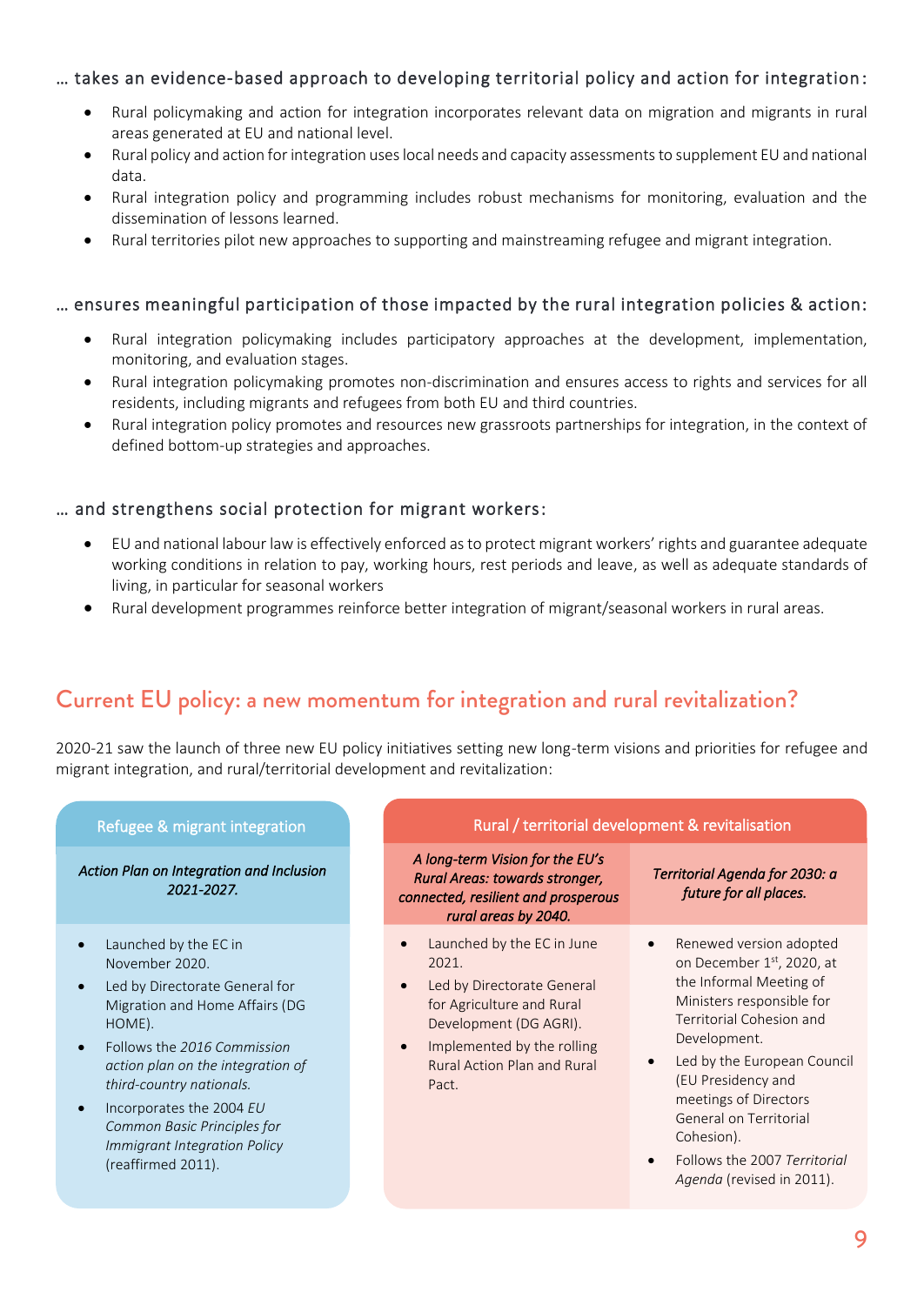### EU policy and funding for refugee and migrant integration 2021-2027.

The Action Plan on Integration and Inclusion 2021-2027 was launched by the European Commission in November 2020. It aims to support Member States and other stakeholders to design better integration and inclusion policies.

The plan is broad in scope, targeting all migrants and nationals with a migratory background, and all stages of the integration process from pre-departure to inclusive and cohesive societies. It sets out key principles to guide the development of integration and inclusion policies and suggests actions to promote integration in four sectoral areas (education and training, employment and skills, health, and housing).

Key objectives of the plan include the need to develop strong partnerships across levels of governance (including in rural areas), create better synergies across EU funds supporting integration and inclusion, and expand the evidence base for integration and inclusion policymaking and actions. The plan includes a commitment to pursue partnerships with rural regions within the framework of the EU Long-term Vision for Rural Areas.

In the new EU Multiannual Financial Framework for 2021-2027, integration has been mainstreamed across EU funds:

- The Asylum Migration& Integration Fund (AMIF) 2021-2027 supports:
	- o Early integration measures (initial reception and orientation); and
	- o Cross-cutting (`horizontal`) actions to improve integration conditions (such as awareness-raising).
- EU structural and investment funds support longer term integration, notably:
	- o The European Social Fund Plus (ESF+) supports labour market integration and social inclusion; and
	- o The European Regional Development Fund (ERDF) supports infrastructure and equipment to improve access to services and assistance.

To support better use of EU funds for integration and inclusion and encourage synergies between funding instruments, the European Commission published the 202[1 Toolkit on the use of EU funds for the integration of people with a migrant](https://www.ifri.org/sites/default/files/atoms/files/tardis_refugees_small_towns_france_2019.pdf)  [background.](https://www.ifri.org/sites/default/files/atoms/files/tardis_refugees_small_towns_france_2019.pdf)

### The Share view…

At Share, we welcome the Integration Action Plan particularly for its:

- Acknowledgement that integration happens at the local level, and that local actors and communities play a key role in welcoming and guiding newcomers when they first arrive;
- Focus on multistakeholder partnerships and multilevel governance cooperation for integration;
- Inclusion of local and regional authorities and actors as key stakeholders in integration policymaking, programme implementation and evaluation, and multilevel governance arrangements;
- Analysis of integration in rural areas, and specific commitments for partnerships and cooperation with rural areas and EU institutions going forward;
- Recognition that local authorities often lack sufficient resources to set up integration measures, and recommendations for Member States to promote better access by local authorities to EU funds that support integration;
- Focus on the participation of migrants and refugees in integration policymaking.

We also welcome the mainstreaming of integration across multiple EU funding instruments, and associated measures to improve synergies between EU funds.

Nonetheless, we remain concerned that the Integration Action Plan does not pay sufficient attention to reception and settlement measures for newcomers and urge that its implementation promote specific measures<sup>16</sup> for those arriving via protection programmes and for more vulnerable migrant groups such as unaccompanied children and victims of torture and/or trafficking.

<sup>&</sup>lt;sup>16</sup> For more information, read the Share response to the 2020 consultation on the integration action pla[n Building welcome from the Ground Up.](http://resettlement.eu/sites/icmc/files/SHARE%20Network%20contribution_IAPlan%20EC%20consultation_Oct%2020.pdf)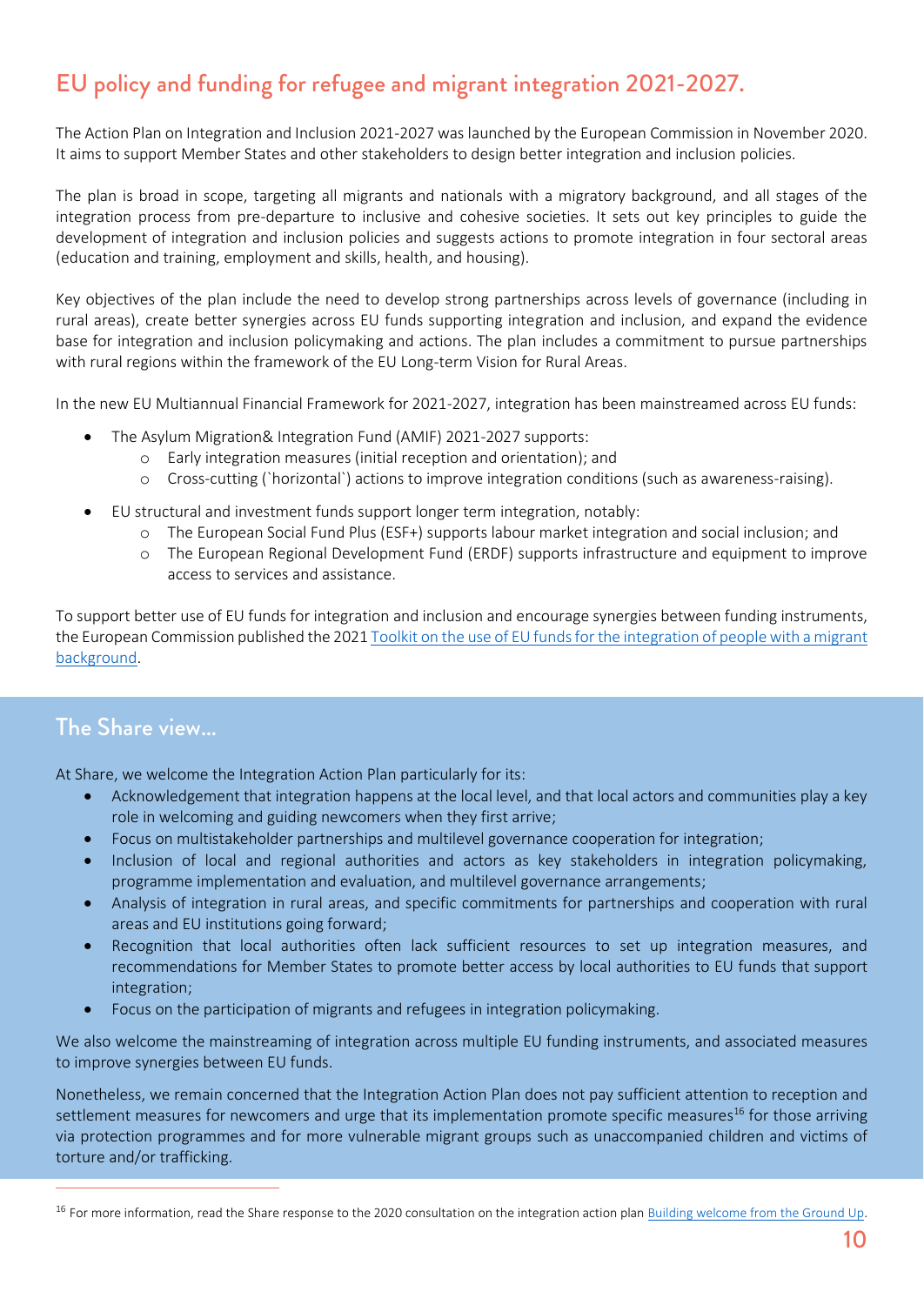### EU policy and funding rural development and revitalisation 2021-2027.

*A Long-Term [Vision for the EU's Rural Areas: Towards stronger, connected, resilient](https://enrd.ec.europa.eu/sites/default/files/publi-eafrd-brochure-03-en_2016.pdf) and prosperous rural areas by 2040* was launched by the European Commission in June 2021. It aims to revitalise the EU's rural areas by reducing regional disparities and creating new opportunities for rural areas. It sets out the drivers shaping the future of rural territories and identifies complementary actions under four 'strands' (stronger, connected, resilient and prosperous rural areas and communities).

The rolling EU Rural Action Plan launched in June 2021 sets out the European Commission's commitments for action to:

- Support a more coherent use of EU funding that can support actions for rural development.
- Implement flagship projects in the four thematic strands of action.
- Coordinate action across different EU policy areas.

The **Rural Pact** launched in December 2021 aims to trigger voluntary commitments by stakeholders and to:

- Provide a framework for cooperation among local authorities and stakeholders at the European, national, regional and local level.
- Mobilise stakeholders at all levels in support of the Vision's goals.
- Create a framework to engage and cooperate at EU, national, regional, and local level.

The content of the Rural Pact will be defined by a cross-institutional group involving the European Commission, the European Parliament, the Council, the Committee of the Regions and the European Economic and Social Committee alongside representative of the European Rural Parliament (stakeholder organisations) and by the Rural Pact community that has been created in December 2021.

As in the Integration Action Plan, the Long-Term Vision highlights effective multistakeholder and multilevel governance cooperation as central to realising the aims of EU rural development and revitalisation policy. Implementation of the Long-Term Vision will therefore be monitored by an inter-service steering group at the European Commission. Stakeholders are [invited to join](https://ec.europa.eu/eusurvey/runner/RuralPact) the Rural Pact and outline how they plan to contribute to the Long-Term Vision, including at a Rural Pact conference planned for 2022.

The Vision also plans a rural proofing mechanism to assess the anticipated impact of major EU legislative initiatives on rural areas, and ensure relevant policies reflect rural needs and realities. The mechanism will draw on sources such as territorial impact assessments, improved monitoring of rural areas, and evaluations of policy implementation. The Long-Term Visions also calls for Member States to consider implementing the rural proofing principle at national, regional, and local levels. The European Network for Rural Development's [Thematic Group on](https://gef.eu/publication/guide-eu-funding-migration-asylum/) Rural Proofing was established in late 2020 to support Member States to design and implement these rural proofing mechanisms.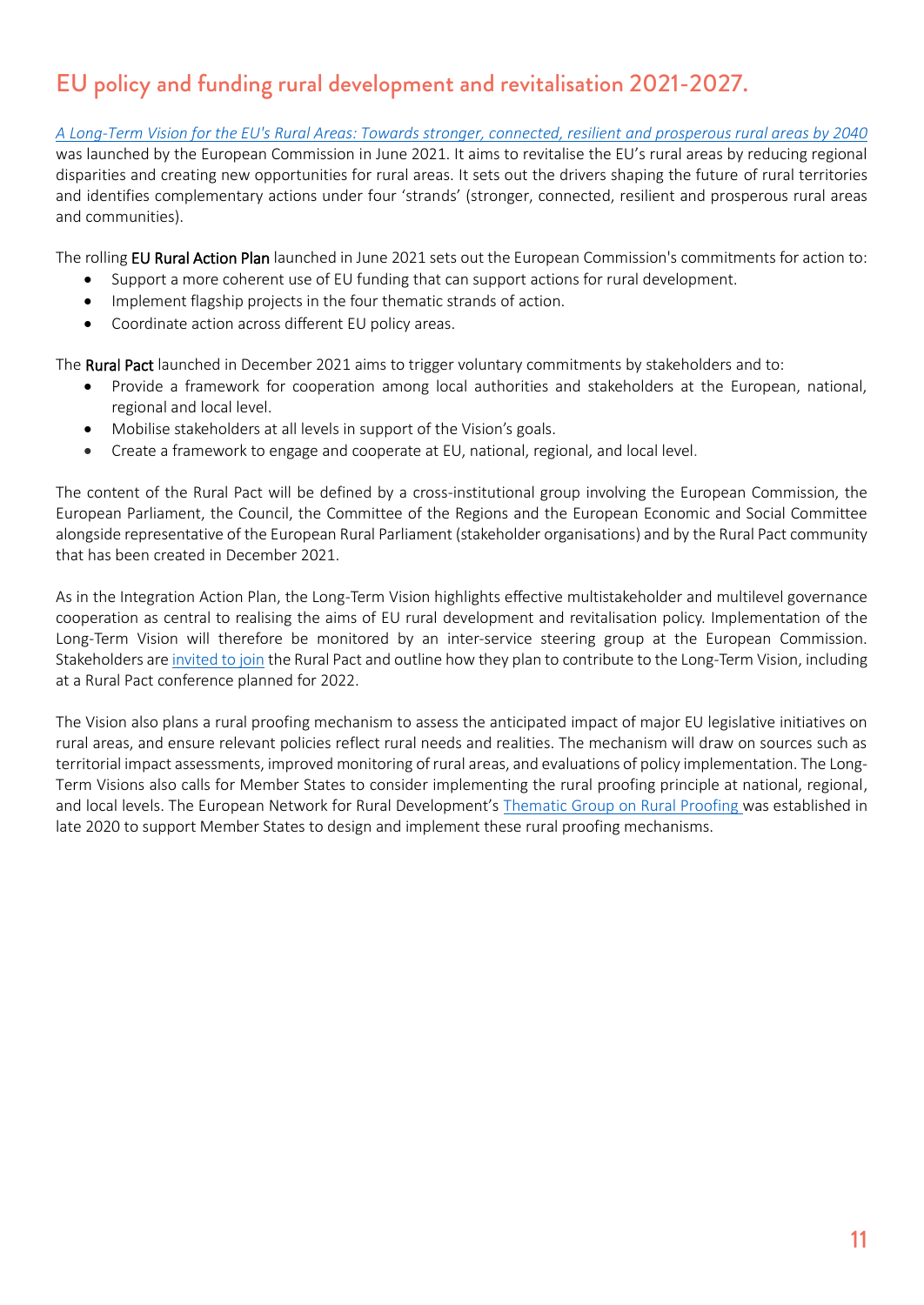### The Committee of the Regions & the Long-Term Vision

The European Committee of the Regions (CoR) represents local and regional authorities across the EU and advises on new laws that have an impact on regions and cities. Share is a contributing partner to the CoR's EU-wide Cities

#### [and Regions for Integration](https://cor.europa.eu/en/our-work/Pages/cities-and-regions-for-integration.aspx) initiative.

The CoR has welcomed the Long-term Vision, noting that it responds to the CoR's major demands of:

- Creating a comprehensive EU rural agenda and accompanying rural action plan.
- Mainstreaming rural issues into all EU policies.
- Introducing a rural proofing approach.

"*Local and regional actors are essential to implementing the Rural Pact*" stated Moreno Bonilla, CoR rapporteur for the Long-Term Vision. "*Agriculture, mobility, digital connectivity and renewable energy are the strategic areas that must support rural development, given their potential to provide practical solutions and means of support to curb depopulation, facilitate generational renewal, and generate social and economic opportunities*".

Published in January 2022, the [CoR opinion on the Long-Term](https://cor.europa.eu/en/news/Pages/recovery-rural-areas.aspx) Vision notes the significant role of migrant workers in the EU's agricultural and food sector. It urges the strengthening of the social agenda to respond to the high levels of vulnerability and precarity amongst this population, specifically measures to achieve higher minimum wages, good working conditions and social integration.

### The LEADER approach: A model for community-led development

In use for more than 30 years, LEADER is a development method to engage local actors in decision-making, resource allocation, and the design and delivery of strategies for rural areas.

In 2018, LEADER was implemented by just under 3 000 Local Action Groups (LAGs), bringing together public, private, and civil society stakeholders from specific communities. In the context of rural development, LEADER was implemented under the national and regional Rural Development [Programmes](http://resettlement.eu/sites/icmc/files/SHARE%20Network%20contribution_IAPlan%20EC%20consultation_Oct%2020.pdf) of each EU Member State, cofinanced by the **European Agricultural Fund for** [Rural Development](https://eur-lex.europa.eu/legal-content/EN/TXT/PDF/) (EAFRD).

The LEADER method is now known as Community-Led Local Development (CLLD), and has been extended to three additional EU funds (European Maritime and Fisheries Fund, European Regional Development Fund and the ESF+). While LEADER remains obligatory under the EAFRD, a LEADER action can now be supported under two or more of the four funds at the same time as a multi-funded  $CIII$ 

The Territorial Agenda 2030: A Future for all Places was launched in December 2021 by EU ministers responsible for spatial planning, territorial development and/or territorial cohesion. The Territorial Agenda is a long-standing initiative of the European Council in place since 2007, and many of its principles and approaches informed the development of Long-Term Vision.

Territorial Agenda 2030 aims to promote territorial cohesion and balanced territorial development in the EU. It promotes territorial (´place-based´) approaches to policymaking across sectors and all levels of governance, highlighting the need to strengthen the territorial dimension of existing policy approaches. It also supports pilot projects to test specific territorial approaches<sup>17</sup>.

In the new EU Multiannual Financial Framework for 2021-2027, the [European Agricultural Fund for Rural Development Fund](http://www.resettlement.eu/sites/icmc/files/Szabo_DG%20AGRI.pdf)  [\(EAFRD\)](http://www.resettlement.eu/sites/icmc/files/Szabo_DG%20AGRI.pdf) continues to be the key funding instrument under the Common Agricultural Policy (CAP). The EAFRD is a specialized instrument to support rural economies, including agricultural industries and measures to strengthen rural communities. Historically, operations funded by EAFRD have with few exceptions been small-scale and implemented in remote and sparsely populated rural areas. These actions have include[d some](https://matilde-migration.eu/wp-content/uploads/2020/08/MATILDE_D21_Classification_on_spatial_specificities_and_TCNs_distribution_040820.pdf)  [projects for migrant and refugee integration.](https://matilde-migration.eu/wp-content/uploads/2020/08/MATILDE_D21_Classification_on_spatial_specificities_and_TCNs_distribution_040820.pdf)

Both EAFRD and EU cohesion funds can finance rural cooperation networks at both EU and national level to support policy design and implementation. The ERDF prioritises disadvantaged regions and areas, selected according to new allocation criteria for 2021-17 that include youth unemployment, lower levels of education attainment and migrant reception and integration.

<sup>&</sup>lt;sup>17</sup> Six pilot projects were launched alongside the Territorial Agenda in December 2021, one of which [\(Small Places Matter\)](https://territorialagenda.eu/pilot-actions/small-places-matter/) focuses on the role of small towns and villages in developing integrated territorial development processes, particularly in relation to demographic change.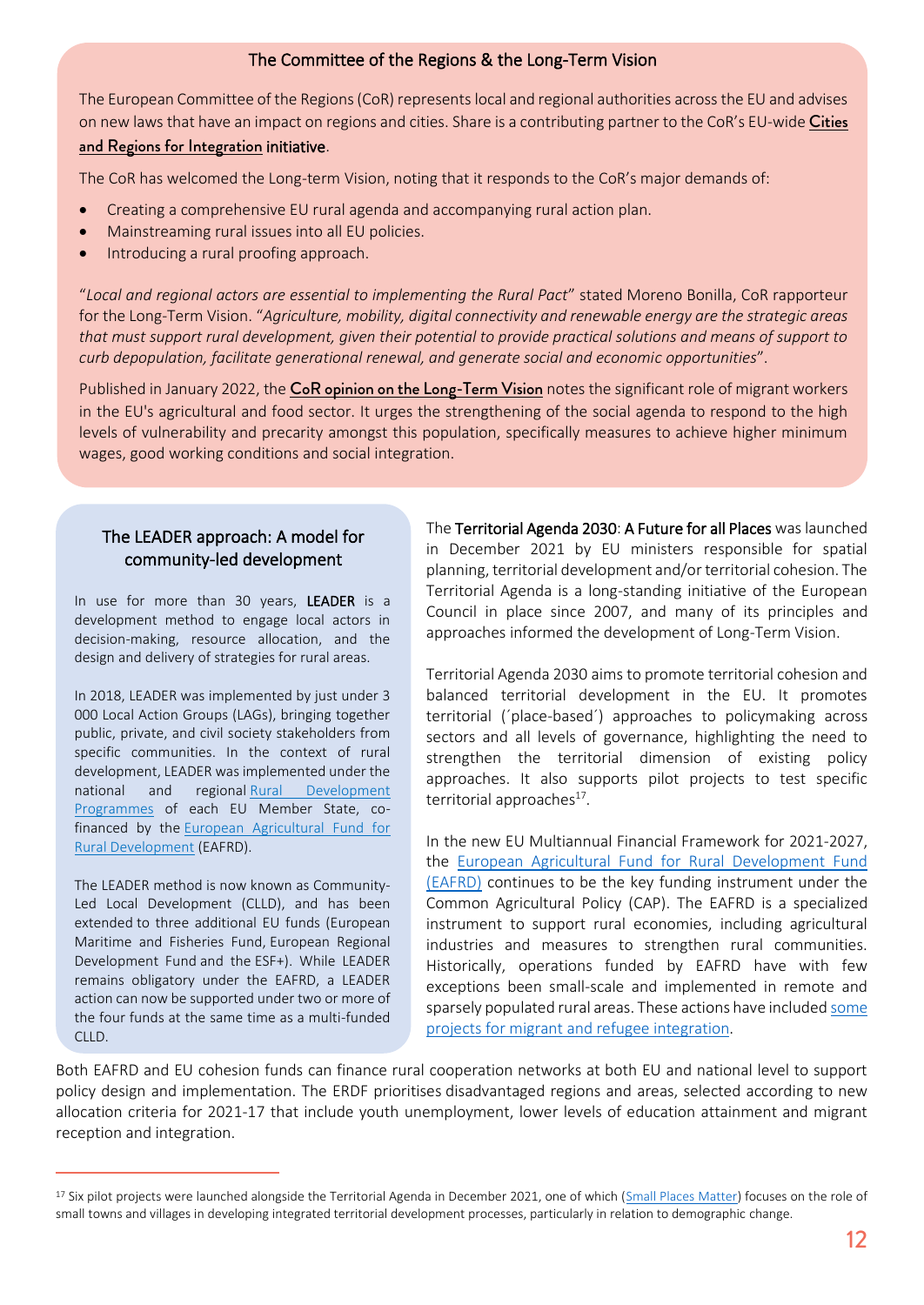### The Share view..

At Share, we welcome that the Long-Term Vision and Territorial Agenda:

- Acknowledge the diversity of rural territories and communities across the EU, and the contribution they can make to the EU's social green and digital transition initiatives.
- Promote participatory and place-based (territorial) approaches to policymaking across sectors.
- Focus on strong multistakeholder partnerships and multilevel governance cooperation for rural and territorial development and revitalisation.
- Promote the creation of inclusive and fair communities.

We specifically welcome the Long-Term Vision's:

- Commitment to creating inclusive rural societies that are open to newcomers.
- Planned rural proofing mechanism to assess the impact of major EU legislation on rural areas.
- Inclusion of migrant integration measures in actions for demographic and social resilience.
- Planned toolkit publication on combining EU funds to support the revitalisation of rural areas.
- Measures to improve and refine EC data and statistics on rural areas, including a new Rural Observatory.
- Planned rural partnerships to promote inclusion and integration (as part of the implementation Action Plan on Integration and Inclusion 2021-2027).
- Recommendation for Member States to implement the commitments of the Youth Guarantee<sup>18</sup> for youth in rural and remote areas.

We nonetheless remain concerned that neither the Long-Term Vision nor the Territorial Agenda adequately identify potential synergies between refugee and migrant integration and rural revitalization; neither envisage refugees and migrants themselves as actors contributing to wider rural development and revitalisation despite a strong focus on participation for policymaking. Indeed, refugees in the Territorial Agenda are referred to solely as an example of problematic demographic change for remote rural communities (setting the movement of refugees to EU rural territories against the "outmigration of young and talented people"). To be effective refugee and migrant integration and rural revitalisation policy must interact to the fullest extent possible, including via EU funding.

<sup>&</sup>lt;sup>18</sup> All young people under the age of 30 receive a good quality offer of employment, continued education, apprenticeship or traineeship (cf. [reinforced Youth Guarantee\)](https://ec.europa.eu/social/main.jsp?catId=1079&langId=en).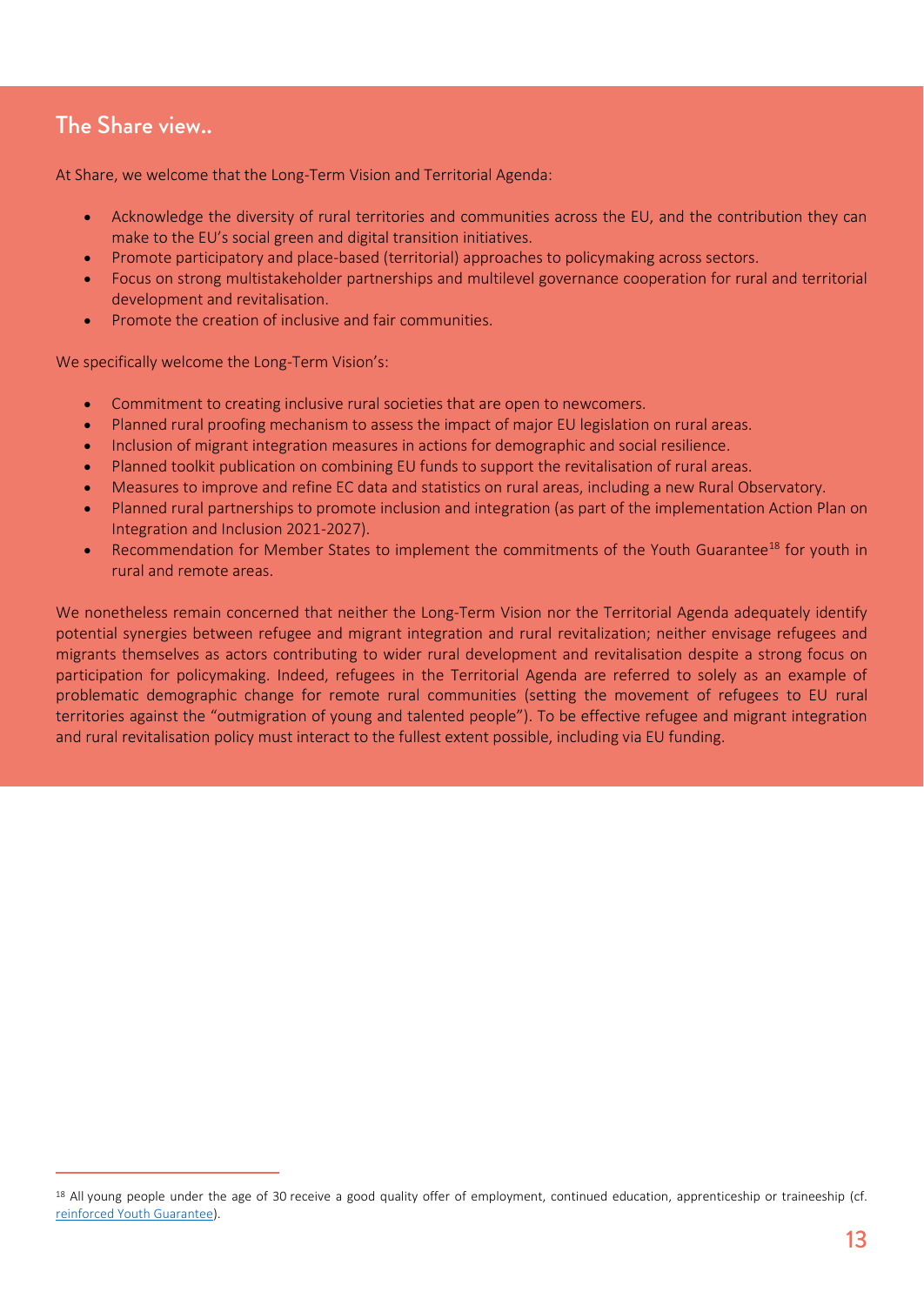## Complementary, but still compartmentalised: Share recommendations for implementing EU policy for integration and rural revitalisation.

### Recognise integration and rural revitalisation as complementary policy priorities...

Migrants and refugees are an integral part of rural communities and play a central role in shaping the future of the EU. Rural revitalisation policy must consider their needs, promote welcoming communities, and recognise the benefits that successful integration can leverage for rural development.

### Resource local stakeholders and communities to pilot new approaches...

Rural communities have become testing grounds for new and innovative practice for refugee and migrant integration and inclusion, contributing to a growing evidence base for successful approaches and best practice in this area. It is crucial that rural actors and stakeholders can access resources to adapt documented best practice for implementation in their specific territories, as well as pilot new approaches.

### Prioritise the development of strong national integration policy frameworks...

The extent to which stakeholders in rural communities have a role as integration actors depends on strong cooperation across all levels of governance. Multilevel cooperation for integration is less effective where national integration policy frameworks are absent or not yet developed. In these contexts, EU funds and national actions should prioritise both the development of sustainable policy and cooperation frameworks for integration, and the mainstreaming of migration and integration priorities across policy sectors.

### Make good on the partnership commitments of new EU policy...

At Share, we welcome the mainstreaming of integration as a priority across multiple policy areas and EU funding instruments, and urge that it is supported by effective cooperation and partnership across sectoral areas and levels of governance.

New EU policy initiatives for integration and rural revitalisation include various commitments for such cooperation. Rural partnerships are planned as part of the implementation of the Integration Action Plan, for example, and outlined in the Long-Term Vision. The European Commission must ensure these partnerships are created at European, national, regional and local level, that they complement existing rural cooperation networks and initiatives, and are implemented as a priority.

Partnership has also played an important role in promoting grassroots ownership of the implementation of EU funds in rural areas. Local Action Groups can play a very relevant role as agents with good knowledge of the territory within the framework of possible multi-fund local development strategies. We welcome the extension of the well-established LEADER (now Community-Led Local Development) approach to three additional EU funds and recommend that it is also considered for the ERDF. We urge Member States to consider piloting the LEADER/CLLD approach in the implementation of the AMIF in rural areas. Moreover, better integration of migrant/seasonal workers in rural areas could be reinforced through the Rural Development Programme financed by the second pillar of the CAP, always in synergy and coordinated with other funds, especially the ESF.

### Pilot new mechanisms for mainstreaming integration in EU rural revitalisation policy...

The Long-Term Vision must contribute to EU integration priorities by laying the foundations for inclusive rural territories. It must accordingly set verifiable targets for integration and inclusion and adequately resource measures to achieve them.

While the Share Network welcomes the planned 'rural-proofing' approach for EU policy (consisting of analysing policies from a rural perspective), we also consider that a 'migration-proofing' mechanism is crucial. Comparative data on outcomes for migrant and non-migrant populations supports effective integration policymaking at all levels. It guides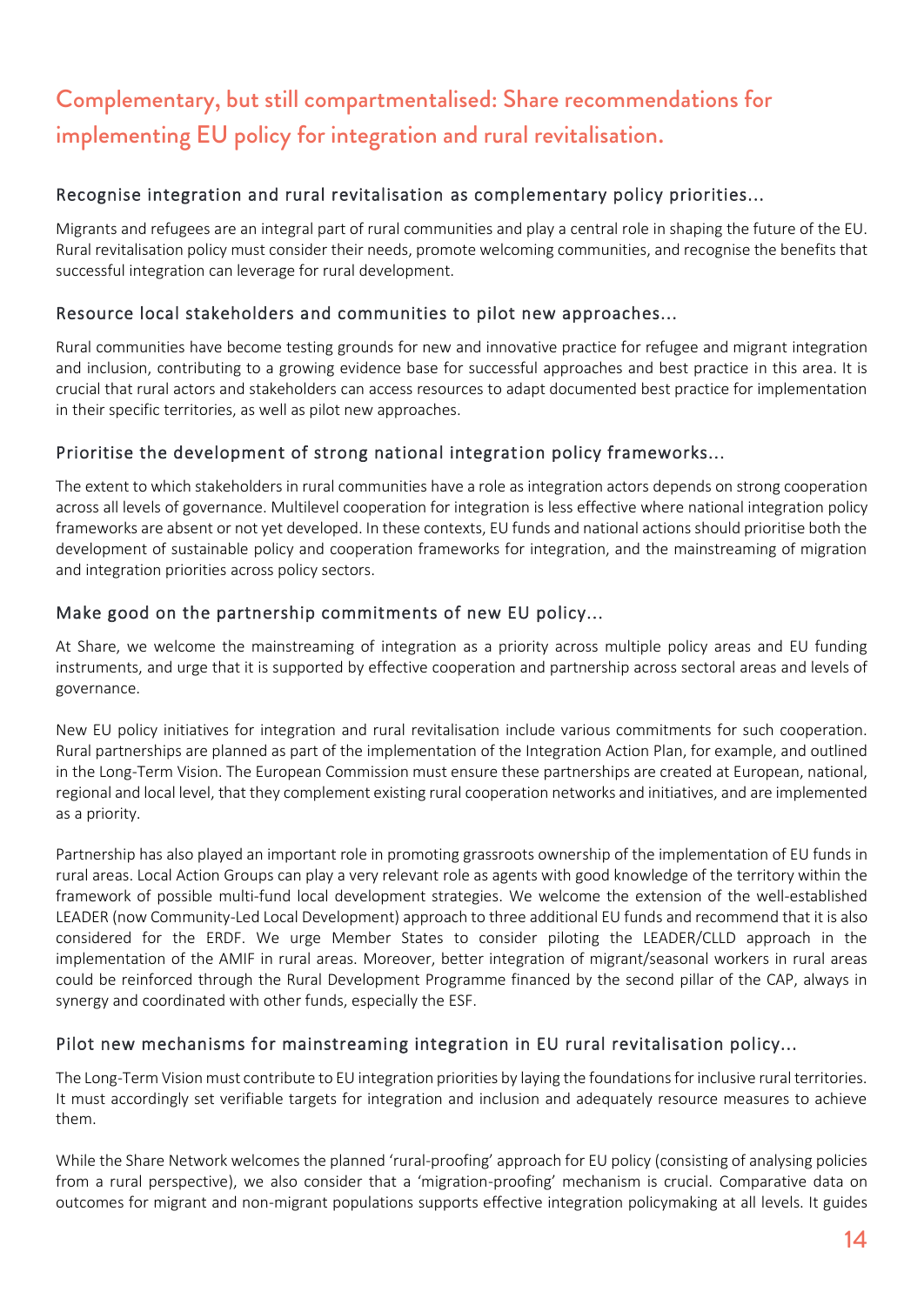choices in terms of targeted or universal/mainstreamed interventions and enables evaluations of their impact. To effectively design and evaluate integration interventions, comparative data should be collected at the level at which they are implemented. Providing accurate and accessible data on migrant communities and their impact can help shape local narratives and attitudes on migration. To demonstrate migrant contributions over time and present migration as an investment in the wider community, data for this purpose should be drawn from a broad range of areas relevant to local community wellbeing.

We urge that integration and migration actors at all levels to ensure an evidence-based approach to policymaking, communication and action for migration and integration, including by establishing baseline data and collection mechanisms where there are data gaps.

### Ensure mechanisms to share best practice and enable mutual support...

EU policy should support networks, resources and institutional partnerships to share best practice on integration in rural areas, and ensure the participation of a wide range of local and community-based stakeholders in knowledge exchange and mutual support activities. At Share, we welcome the recent initiative of the Committee of the Regions to launch the [Ukraine Info-Support Hub for Regions and Cities,](https://cor.europa.eu/en/engage/Pages/Help-Ukraine-Info-Support-Hub-for-Regions-and-Cities.aspx) an information platform for regions and cities willing to welcome displaced people from Ukraine, which will facilitate assistance through the matching of needs and offers of support.

#### Implement the SHARE Inclusive Rural Territories approach...

At Share, we believe that place-based approaches are the most effective way of producing integration solutions that best suit the needs and capacities rural territories in the EU. We propose the Share Inclusive Territories approach as a guiding framework for the participation of rural territories and communities as integration actors going forward.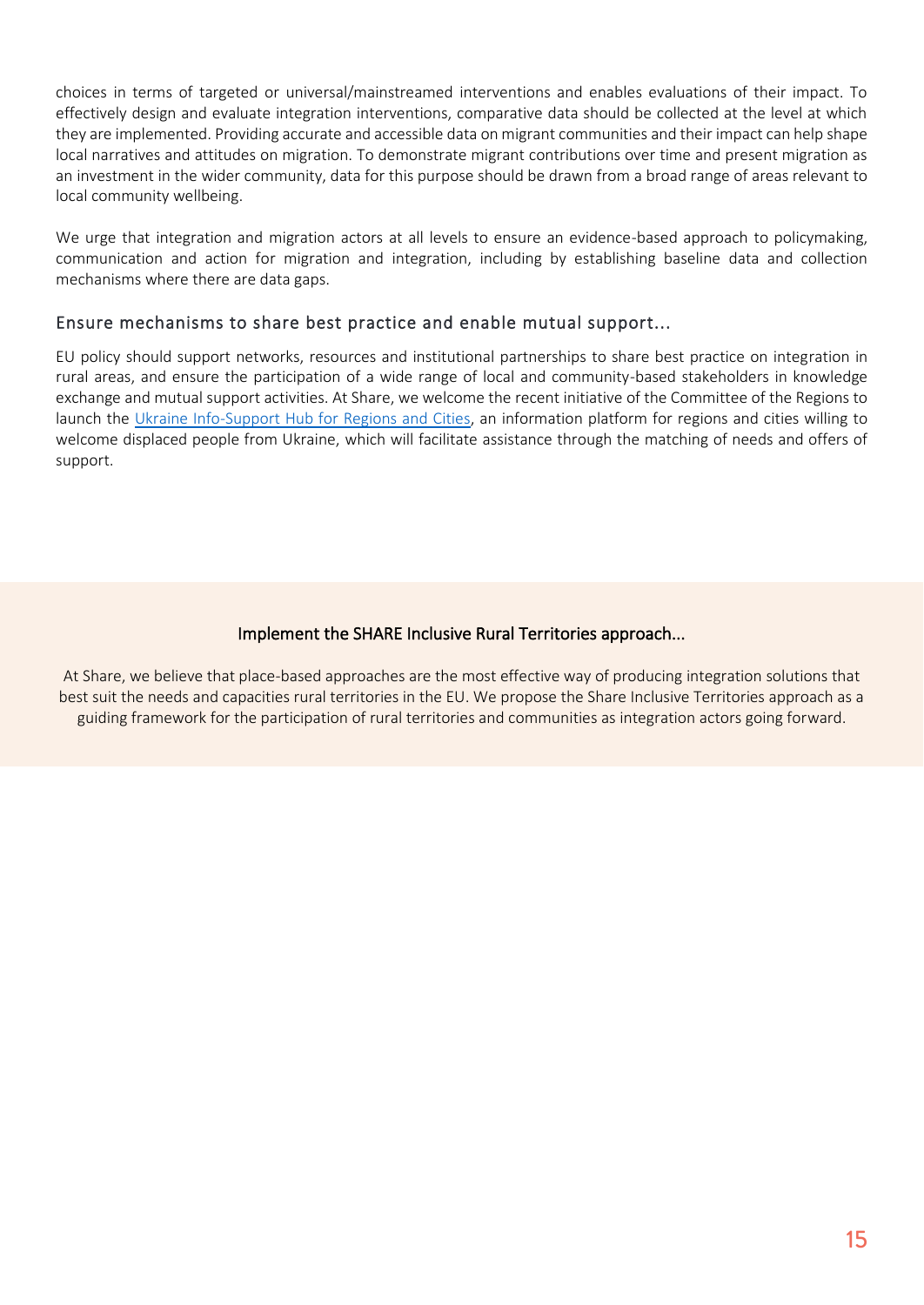### Bibliography.

### Policy, funding and guidance

Committee of the Regions (2022), [Opinion: A Long-Term Vision](https://cor.europa.eu/EN/our-work/Pages/OpinionTimeline.aspx?opId=CDR-3533-2021) for the EU's rural areas (148th plenary session, January 26<sup>th</sup> and 27<sup>th</sup>, 2022).

European Commission (2020), [Action Plan on Integration and Inclusion 2021-2027.](https://matilde-migration.eu/?uri=CELEX:52020DC0758&from=EN)

European Commission (2020), [Commission Staff Working Document accompanying the document Communication from](https://migration-demography-tools.jrc.ec.europa.eu/atlas-demography/?uri=cellar:85c42627-da52-11eb-895a-01aa75ed71a1.0001.02/DOC_1&format=PDF)  [the Commission to the European Parliament, the Council, the European](https://migration-demography-tools.jrc.ec.europa.eu/atlas-demography/?uri=cellar:85c42627-da52-11eb-895a-01aa75ed71a1.0001.02/DOC_1&format=PDF) Economic and Social Committee and the [Committee of the Regions: A Long-Term](https://migration-demography-tools.jrc.ec.europa.eu/atlas-demography/?uri=cellar:85c42627-da52-11eb-895a-01aa75ed71a1.0001.02/DOC_1&format=PDF) Vision for the EU's Rural Areas.

European Commission (2021), A Long-Term [Vision for the EU's Rural Areas: Towards stronger, connected, resilient and](https://ec.europa.eu/info/strategy/priorities-2019-2024/new-push-european-democracy/long-term-vision-rural-areas_en)  [prosperous rural areas by 2040.](https://ec.europa.eu/info/strategy/priorities-2019-2024/new-push-european-democracy/long-term-vision-rural-areas_en)

European Commission (2021), [Toolkit on the use of EU funds for the integration of people with a migrant background.](https://ec.europa.eu/info/food-farming-fisheries/key-policies/common-agricultural-policy/rural-development)

### Publications

Barbera, F. (April 2021), [Mountains Matter](https://ec.europa.eu/info/strategy/priorities-2019-2024/new-push-european-democracy/long-term-vision-rural-areas_en) [\(MATILDE Project](https://ec.europa.eu/eurostat/web/rural-development/methodology) blogpost).

Council of European Municipalities and Regions (2018), [EU Funds in the area of migration Local and Regional](https://enrd.ec.europa.eu/sites/default/files/publi-eafrd-brochure-03-en_2016.pdf)  [Governments' perspective](https://enrd.ec.europa.eu/sites/default/files/publi-eafrd-brochure-03-en_2016.pdf).

ESPON (2021), [Shrinking rural regions in Europe: Towards smart and innovative approaches to regional development](https://www.ifri.org/sites/default/files/atoms/files/tardis_refugees_small_towns_france_2019.pdf)  [challenges in depopulating rural regions.](https://www.ifri.org/sites/default/files/atoms/files/tardis_refugees_small_towns_france_2019.pdf)

Eurostat (2020), [Statistical Regions in the European Union and partners countries: NUTS and statistical regions 2021.](http://resettlement.eu/sites/icmc/files/SHARE%20publication_Resettlement%20in%20Small%20Towns%20and%20Rural%20Areas%20in%20France%202019_EN_0.pdf?t=1591285035000) European Network for Rural Development (2016), [The European Agricultural Fund for Development, Migrant and](https://ec.europa.eu/info/food-farming-fisheries/key-policies/common-agricultural-policy/rural-development)  [Refugee Integration.](https://ec.europa.eu/info/food-farming-fisheries/key-policies/common-agricultural-policy/rural-development)

European Parliamentary Research Service (2021), [Migrant seasonal workers in the European agricultural sector.](https://www.europarl.europa.eu/thinktank/en/document/EPRS_BRI(2021)689347) GEF (2016), [Guide on EU funding on migration and asylum.](https://www.espon.eu/sites/default/files/attachments/ESPON%20Policy%20Brief%20on%20Shrinking%20Rural%20Regions.pdf)

Joint Research Centre (2020), [Migration in EU Rural Areas.](https://ec.europa.eu/eurostat/documents/3859598/10967554/KS-GQ-20-092-EN-N.pdf/9d57ae79-3ee7-3c14-da3e-34726da385cf)

Joint Research Centre (2020), [Behavioural changes in tourism in times of COVID-19: Employment scenarios and policy](https://ec.europa.eu/info/food-farming-fisheries/key-policies/common-agricultural-policy/rural-development/country)  [options.](https://ec.europa.eu/info/food-farming-fisheries/key-policies/common-agricultural-policy/rural-development/country)

Joint Research Centre (2021), Demographic Landscape of EU Territories: Challenges And Opportunities In Diversely [Ageing Regions.](https://www.oecd-ilibrary.org/docserver/9789264085350-en.pdf)

Joint Research Centre (2021), [Scenarios for EU Rural Areas 2040: Contribution to the European Commission's long](https://eur-lex.europa.eu/resource.html)-term [vision for rural areas.](https://eur-lex.europa.eu/resource.html)

Committee of the Regions (2022), [Marseille Manifesto of local and regional leaders.](file:///C:/Users/rmw/Desktop/2022%20SIRA%20policy%20brief/1%20building%20inclusive%20territories/drafting/)

MATILDE Project (2020), [Classification of MATILDE Regions: Spatial Specificities and Third Country Nationals](https://ec.europa.eu/regional_policy/en/information/publications/guides/2018/toolkit-on-the-use-of-eu-funds-for-the-integration-of-people-with-a-migrant-background)  [Distribution.](https://ec.europa.eu/regional_policy/en/information/publications/guides/2018/toolkit-on-the-use-of-eu-funds-for-the-integration-of-people-with-a-migrant-background)

Migration Policy Institute (2020), [Building Welcome from the Ground Up. European small and rural communities](http://nuevossenderos.es/)  [engaging in refugee resettlement.](http://nuevossenderos.es/)

Organisation for Economic Cooperation & Development (2018), [Working Together for Local Integration of Migrants and](https://enrd.ec.europa.eu/news-events/events/1st-meeting-enrd-thematic-group-rural-proofing_en?expires=1628003182&id=id&accname=guest&checksum=4749E569F8AFA0F01DA89FD937B9245B)  [Refugees.](https://enrd.ec.europa.eu/news-events/events/1st-meeting-enrd-thematic-group-rural-proofing_en?expires=1628003182&id=id&accname=guest&checksum=4749E569F8AFA0F01DA89FD937B9245B)

Szabo, M. (2020), "Presenting of the [EU Vision for Rural Areas](https://ec.europa.eu/regional_policy/en/information/publications/guides/2018/toolkit-on-the-use-of-eu-funds-for-the-integration-of-people-with-a-migrant-background) on behalf of the European Commission Directorate General for Agriculture & Rural Development" (Share Expert Group Meeting).

Share network (2020), [Building welcome from the Ground Up: response to the 2020 consultation on the integration](https://publications.jrc.ec.europa.eu/repository/handle/JRC121262)  [action plan.](https://publications.jrc.ec.europa.eu/repository/handle/JRC121262)

Tardis, M. (2020), [Another Story from the Refugee Crisis: Resettlement in Small Towns and Rural Areas in France.](https://stats.oecd.org/Index.aspx) Vihinen *et al.* (2021), [Governance Arrangements for Rural-Urban Synergies: Synthesis Report 5, ROBUST project.](https://ccre.org/img/uploads/piecesjointe/filename/CEMR_Response_to_the_consultation_on_EU_Funds_final_EN.pdf)

### Online tools

Joint Research Council of the European Commission: [Data for Integration \(D4I\)](https://matilde-migration.eu/) & [Atlas of Demography](https://publications.jrc.ec.europa.eu/repository/handle/JRC116919)

Organisation for Economic Cooperation & Development: [OECD Regional Database](https://matilde-migration.eu/blog/mountains-matter/?DataSetCode=REGION_DEMOGR) & [Database on Migrants in OECD Regions](https://ec.europa.eu/info/food-farming-fisheries/key-policies/common-agricultural-policy/rural-development?DataSetCode=REGION_MIGRANTS)

Committee of the Regions: [Info-Support hub for Regions and Cities](https://cor.europa.eu/en/engage/Pages/Help-Ukraine-Info-Support-Hub-for-Regions-and-Cities.aspx)